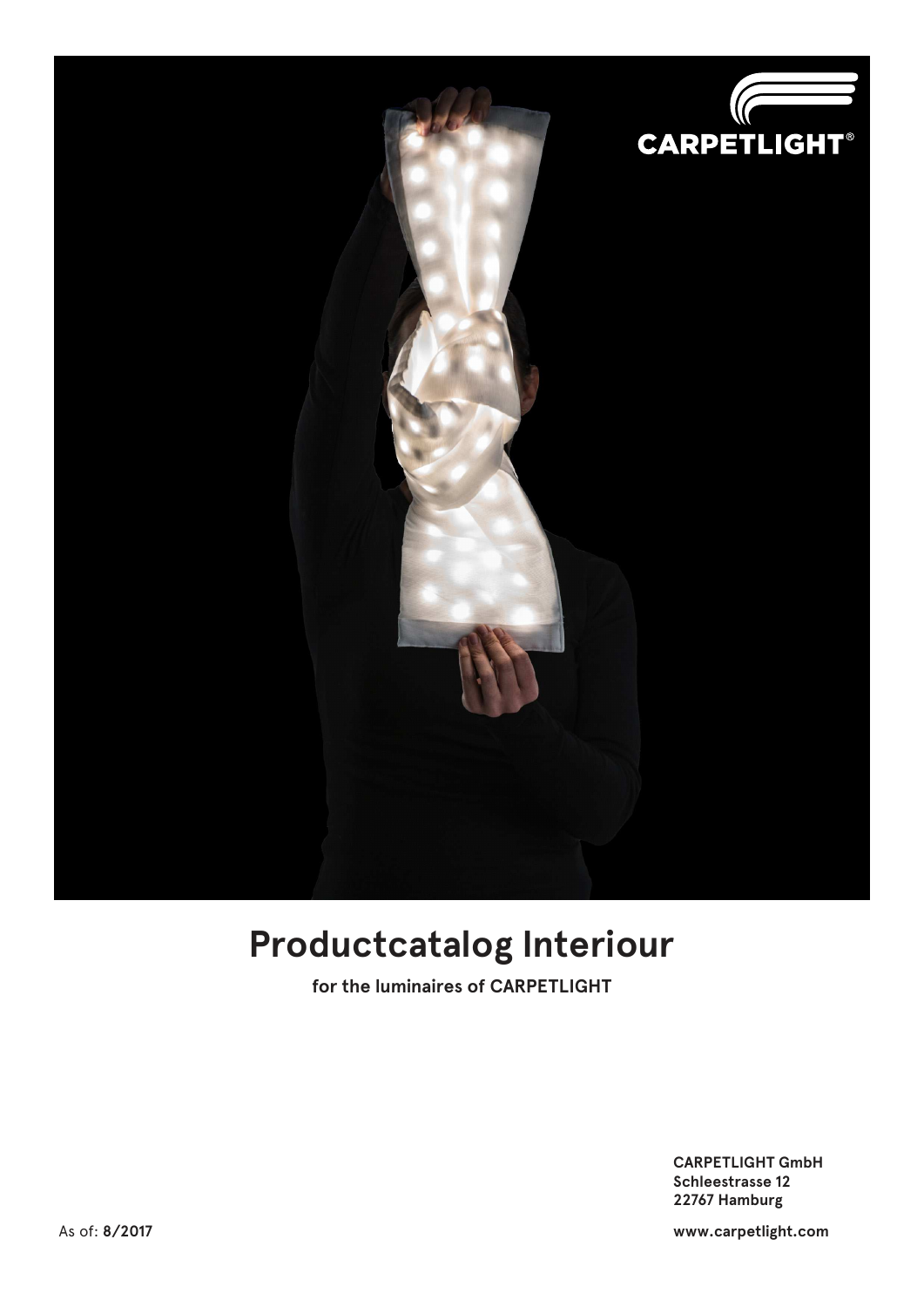## **Spherelight 24**

# perfect for<br>any application

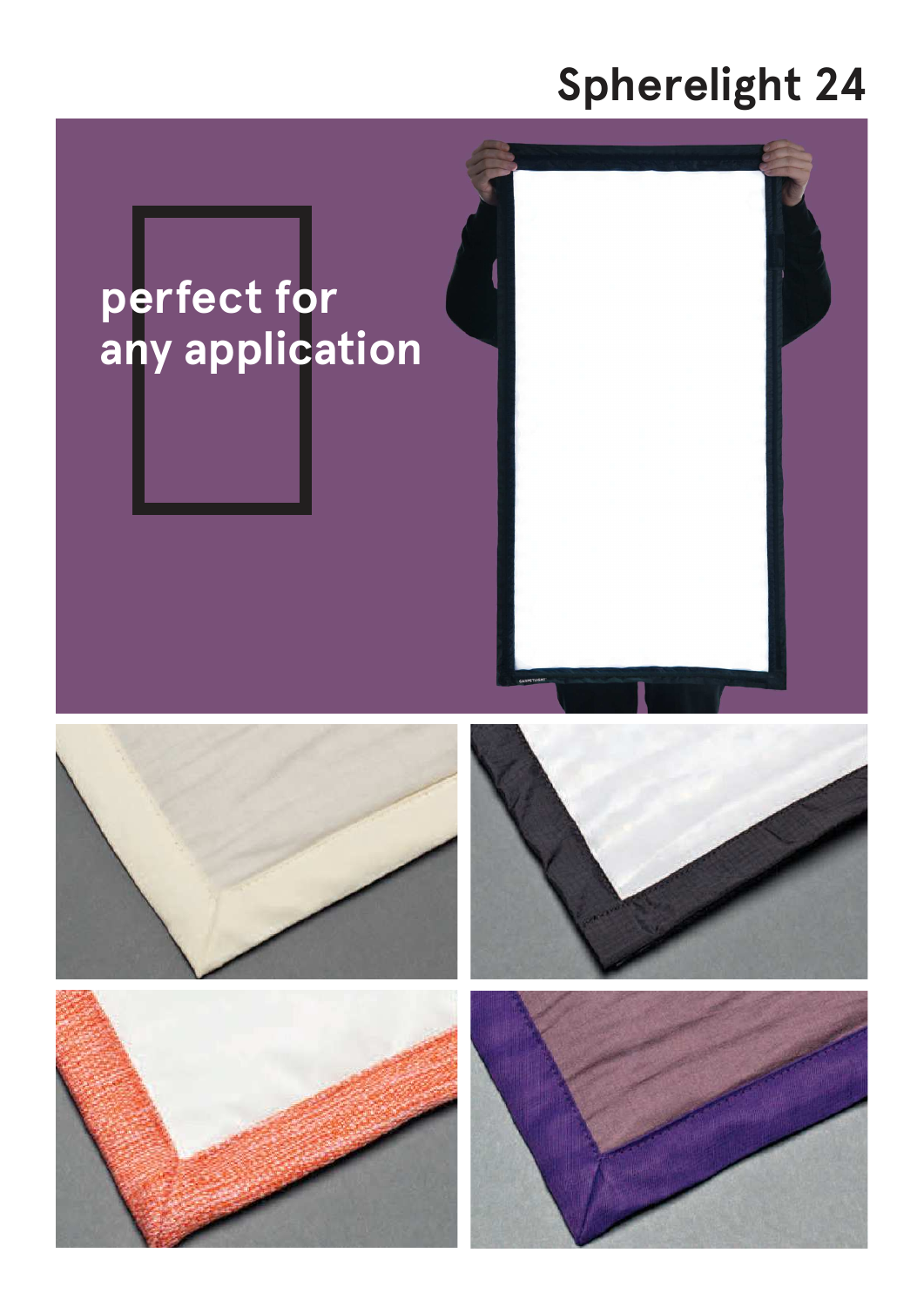



 $\int_{0}^{2\pi}$  1215 x 670 mm

1125 x 595 mm

850 g

 $450w$ 

**LEDs** 288

**CRI** 96 1000 lx/1m 3feet

 $-50.2800K - 6000K$ 



dimmable, steplessly variable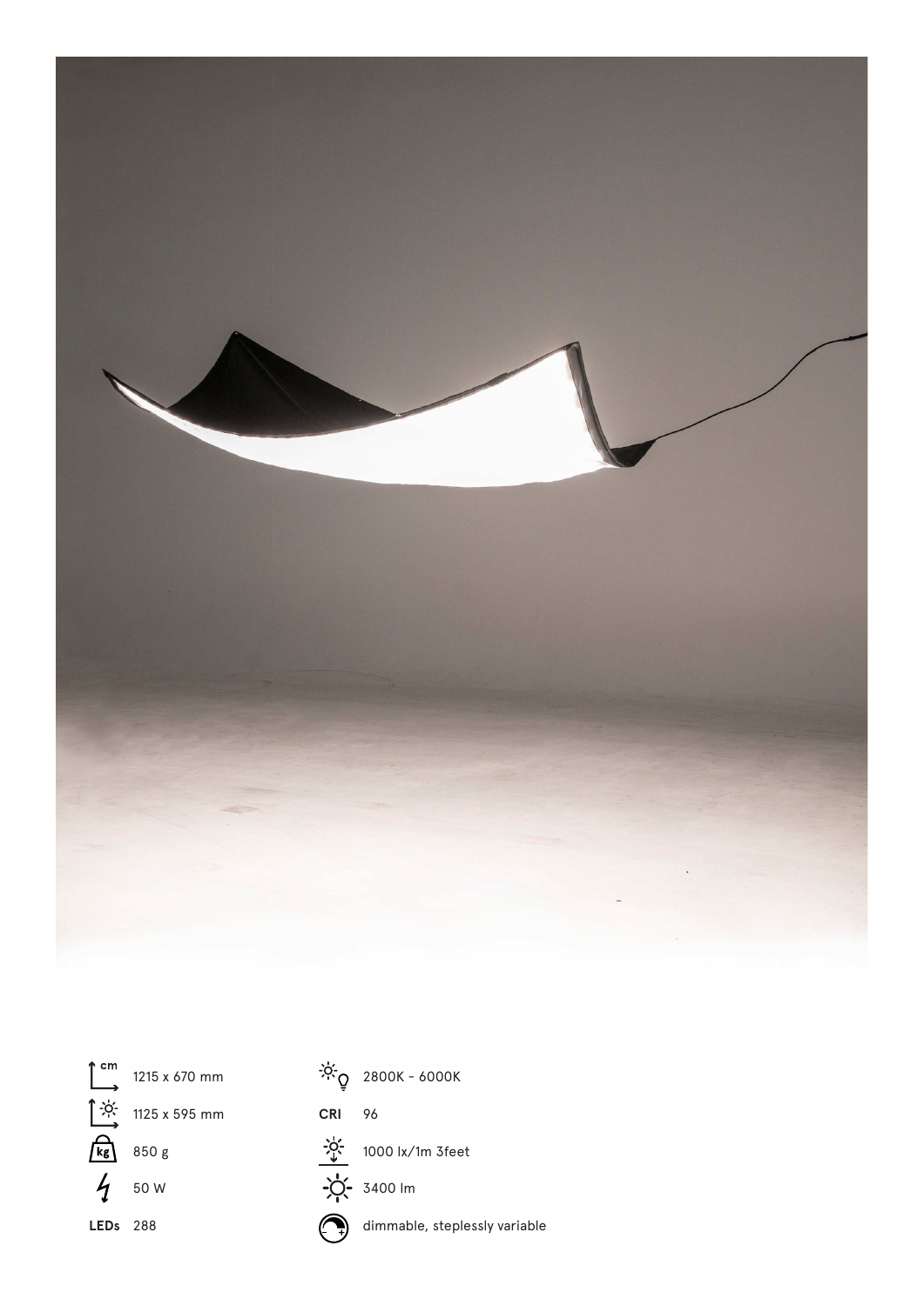#### **ASSEMBLY OF THE MODULE**

Carpetlights are based on three layers: The outer shell, LED modules and a diffusion layer. The shell material can be chosen from varying materials, according to customers demands, to fit the individual architectural context. The diffusion layer can also be altered, for example using printed or dyed textiles instead. Each Carpetlight can be made from multiple LED modules.





|  |                              |                | Body                         |                |           |
|--|------------------------------|----------------|------------------------------|----------------|-----------|
|  |                              |                |                              | Modul          |           |
|  | œ                            | $\sim$         | $\equiv$                     | $\blacksquare$ | Diffusion |
|  |                              |                |                              |                |           |
|  | $\qquad \qquad \blacksquare$ | $\blacksquare$ | $\qquad \qquad \blacksquare$ | $\blacksquare$ |           |
|  |                              |                |                              |                |           |
|  | $\qquad \qquad \blacksquare$ | $\blacksquare$ | $\qquad \qquad \blacksquare$ | $\blacksquare$ |           |
|  |                              |                |                              |                |           |
|  | $\equiv$                     | $\equiv$       | $\equiv$                     | $\blacksquare$ |           |
|  |                              |                |                              |                |           |
|  | $\blacksquare$               | $\blacksquare$ | $\blacksquare$               | $\blacksquare$ |           |
|  |                              |                |                              |                |           |
|  |                              |                |                              |                |           |